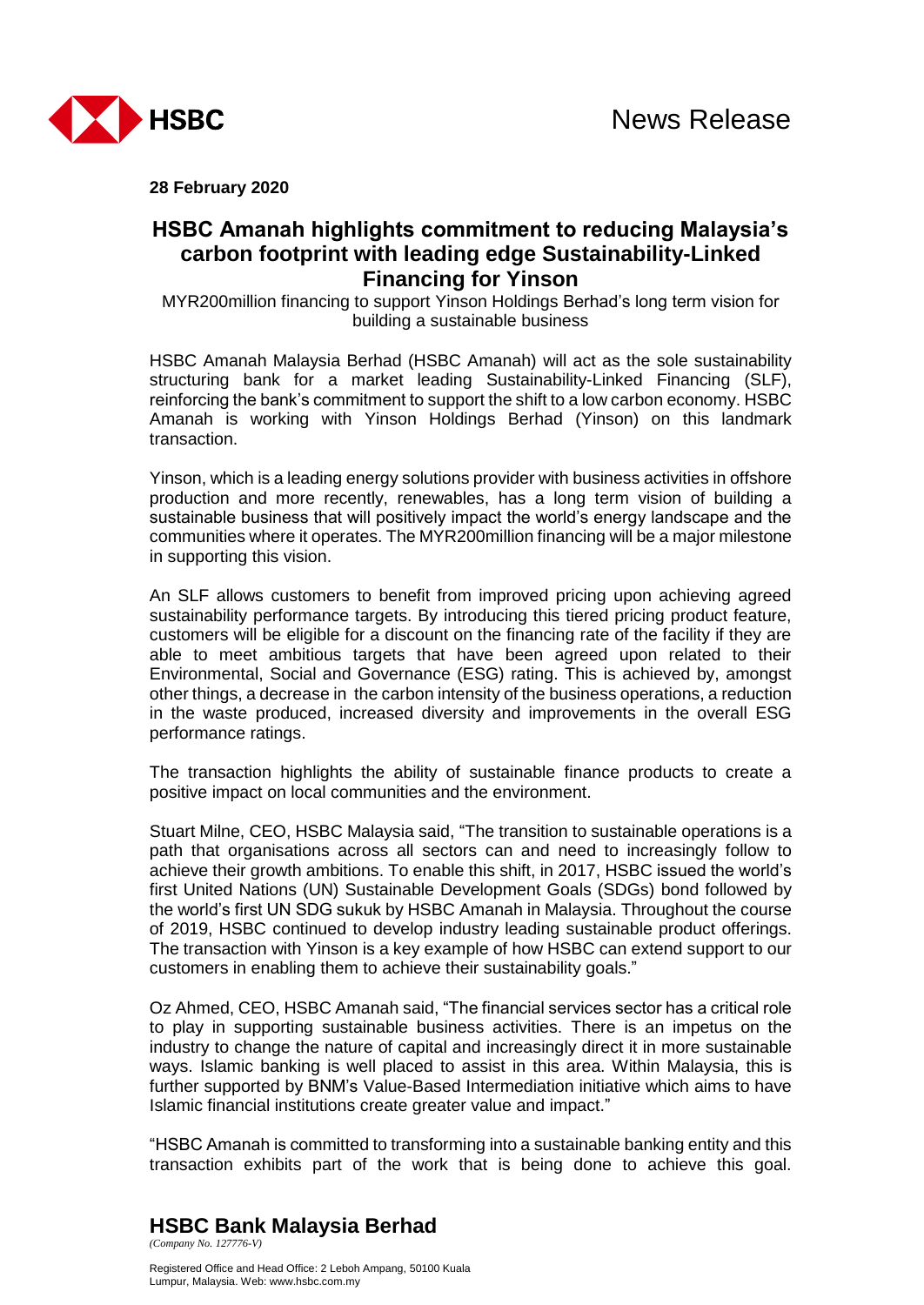Significantly, the new financing option will be pivotal to developing the landscape of sustainable banking products available in Malaysia", Oz added.

Mr Lim Chern Yuan, Group CEO, Yinson said, "We believe that sustainability-linked financing will play a major part in encouraging businesses to strengthen their environmental, social and governance practices, thereby creating a more sustainable future for everyone. Sustainability is one of Yinson's core values and a key focus for Yinson. We are honoured to have been selected by HSBC Amanah to be an early adopter of this sustainability-linked financing arrangement."

HSBC Group aspires to be a leader in sustainable financing, managing and shaping the shift to a low-carbon world. The bank has set out a series of commitments globally in support of this goal, including a pledge to provide USD100 billion to sustainable financing and investments by 2025. In 2019, HSBC was named by Euromoney as the World's Best Bank for Sustainable Finance. In 2019, HSBC Amanah's UN SDG sukuk was also awarded the Islamic Deal of the Year as part of The Asset Triple A Islamic Finance Awards.

- ends/more -

## **Media enquiries to:**

HSBC Bank Malaysia Marlene Kaur +603 2075 3351 marlenekaur@hsbc.com.my Rhia Sarah George +603 2075 6043 rhia.sarah.george@hsbc.com.my

#### **Note to editors:**

#### **HSBC Bank Malaysia Berhad**

HSBC's presence in Malaysia dates back to 1884 when the Hongkong and Shanghai Banking Corporation Limited established its first office in the country on the island of Penang, with the permission to issue currency notes. HSBC Bank Malaysia Berhad was locally incorporated in 1984 and is a wholly-owned subsidiary of The Hongkong and Shanghai Banking Corporation Limited, founding member of the HSBC Group. In 2007, HSBC Bank Malaysia was the first foreign bank to be awarded an Islamic banking subsidiary licence in Malaysia, namely HSBC Amanah Malaysia Berhad. Today, HSBC Bank Malaysia has a network of 67 branches nationwide, of which 26 are HSBC Amanah Malaysia Berhad branches. HSBC Bank Malaysia offers a comprehensive range of banking and financial services including Islamic financial solutions. HSBC Bank Malaysia has also led innovation in Malaysia by introducing Malaysia's first ATM and Electronic Touch Banking in the early 1980s. Today, HSBC Bank Malaysia has launched innovative solutions such as HSBCnet for secure banking for businesses, Trade Transaction Tracker and Facial Recognition.

## **The Hongkong and Shanghai Banking Corporation Limited**

The Hongkong and Shanghai Banking Corporation Limited is the founding member of the HSBC Group. HSBC serves customers worldwide from offices in 64 countries and territories in our geographical regions: Europe, Asia, North America, Latin America, and Middle East and North Africa. With assets of US\$2,715bn at 31 December 2019, HSBC is one of the world's largest banking and financial services organisations.

## **Yinson Holdings Berhad**

Yinson Holdings Berhad is one of the world's leading Floating, Production, Storage and Offloading ("FPSO") facilities and services providers, listed on the Main Market of Bursa Malaysia Securities Berhad. Yinson was established in 1983 as a transport agency in Johor Bahru which eventually grew to become one of Malaysia's biggest